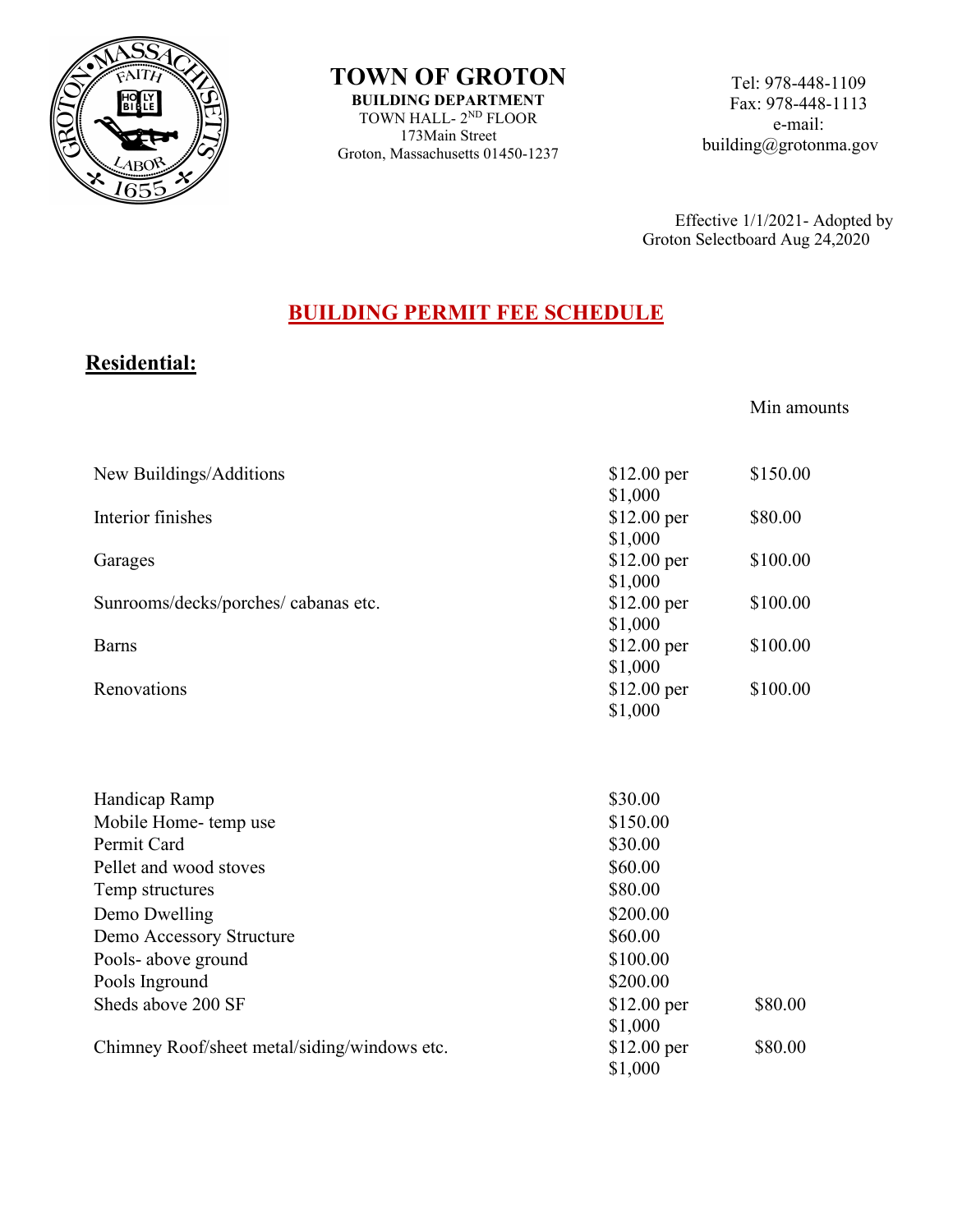## **COMMERCIAL/NON PROFIT:**

| New Buildings/Additions            | $$12.00$ per | \$600.00 |
|------------------------------------|--------------|----------|
|                                    | \$1000       |          |
| Occupancy permit                   | \$100.00     |          |
| Change of Use                      | \$200.00     |          |
| Demolition                         | $$5.00$ per  | \$150.00 |
|                                    | \$1,000      |          |
| Renovations                        | $$10.00$ per | \$300.00 |
|                                    | \$1,000      |          |
| Roof/siding/windows                | $$12.00$ per | \$150.00 |
|                                    | \$1000       |          |
| Sprinklers                         | $$12.00$ per | \$100.00 |
|                                    | \$1000       |          |
| Tenant Fit ups                     | $$12.00$ per | \$200.00 |
|                                    | \$1000       |          |
| Antennae/Tower                     | 4\$ Per FT   |          |
| Equipment Co Location              | \$200.00     |          |
| <b>Associated Ground Structure</b> | $$12.00$ per | \$250.00 |
|                                    | \$1,000      |          |
| <b>Construction Trailer</b>        | \$100.00     |          |
| Farm Labor                         | \$60.00      |          |
| <b>Annual Public Safety</b>        | \$40.00      |          |
| <b>Sheet Metal</b>                 | $$12.00$ per | \$150.00 |
|                                    | \$1,000      |          |
| Temporary Structures (tents)       | \$80.00      |          |

## **PLEASE NOTE:** any work started without a permit will result in a TRIPLE permit fee.

- 1. Fees will not be waived for any non-governmental agency.
- 2. Fees are non-refundable.
- 3. Fees are not subject to negotiation.
- 4. Re-Inspection fee, if/when specified by the Building Commissioner: \$50.00.
- 5. Code violations will require a re-inspection.
- 6. Any fees not specified will be determined by the Building Commissioner.
- 7. In determining the fee, the Building Commissioner will review the proposed valuation of work and compare it to the ICC Building Valuation Table (amended bi-annually). The Final Fee will be based on the higher valuation
- 8. The applicants valuation of work shall include all material and labor (foundation work, structural and non-structural, building components, electrical, plumbing, mechanical, and interior/exterior finishes) and cost to implement (equipment overhead).
- 9. The Building Department reserves the right to request from the applicant a detailed substantiation of the valuation of work.